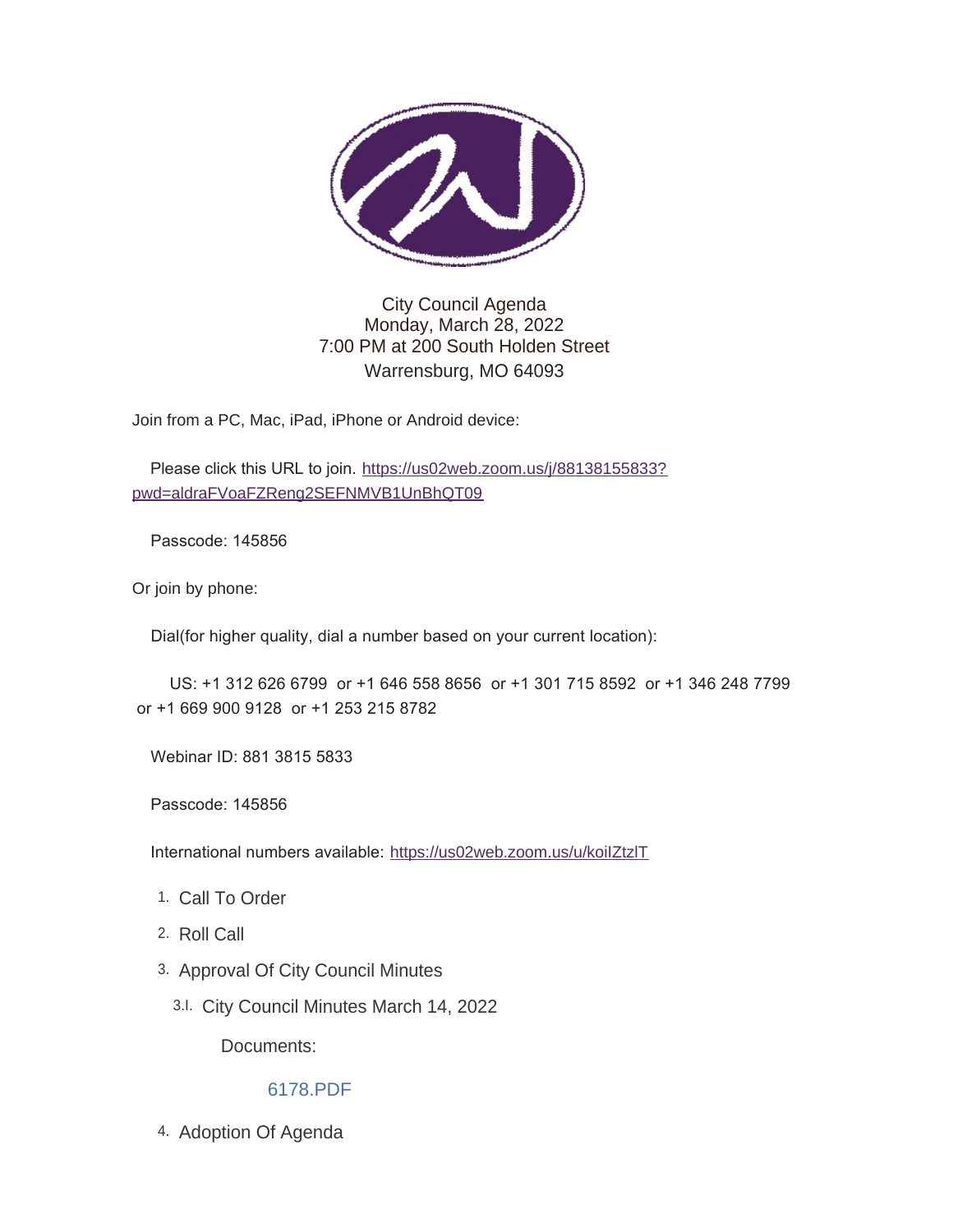- 5. Presentation
	- 5.I. Nuisance And Tall Grass Enforcement Overview Presented by Jane Heavin, Code Enforcement Inspector
- 6. 1st Reading Only Ordinance
	- 6.I. First Reading Of An Ordinance Authorizing Execution Of An Agreement Between The City Of Warrensburg And The Johnson County Fire Protection District For Automatic Mutual Aid *An Ordinance Authorizing Execution of an Agreement Between the City of Warrensburg and the Johnson County Fire Protection District for Automatic Mutual Aid* Presented by Kenneth Jennings, Fire Chief

Documents:

[6172 \(1\).PDF](https://www.warrensburg-mo.com/AgendaCenter/ViewFile/Item/6172?fileID=10907) [6172.PDF](https://www.warrensburg-mo.com/AgendaCenter/ViewFile/Item/6172?fileID=10906) [6172 \(2\).PDF](https://www.warrensburg-mo.com/AgendaCenter/ViewFile/Item/6172?fileID=10908)

- 7. 2nd Reading Of Ordinance
	- 7.I. Second Reading Of An Ordinance Approving A Plat For Oakmont Villas 2nd Plat

*Second Reading of An Ordinance Approving and Accepting the Minor Plat of Oakmont Villas – 2nd Plat a Subdivision in the City of Warrensburg, Missouri, Located on Oakmont Drive*

Presented by: Barbara Carroll, AICP, Director of Community **Development** 

Documents:

# [OAKMONT VILLAS 2 PLAT CC DOCS 2ND RDG.PDF](https://www.warrensburg-mo.com/AgendaCenter/ViewFile/Item/5934?fileID=10898)

7.II. Second Reading Ordinance Authorizing City Manager And City Clerk To Approve Scope Of Services With Anderson Engineering, Inc. For The Enterprise Lift Station And Sanitary Sewer Extension Project Engineering *An Ordinance Authorizing the City Manager and City Clerk to Approve a Scope of Service with Anderson Engineering, Inc., under the terms and conditions of the Engineering Services Agreement dated March 01, 2022, for the Enterprise Lift Station and Sanitary Sewer Extension Project Engineering, in the City of Warrensburg, Missouri*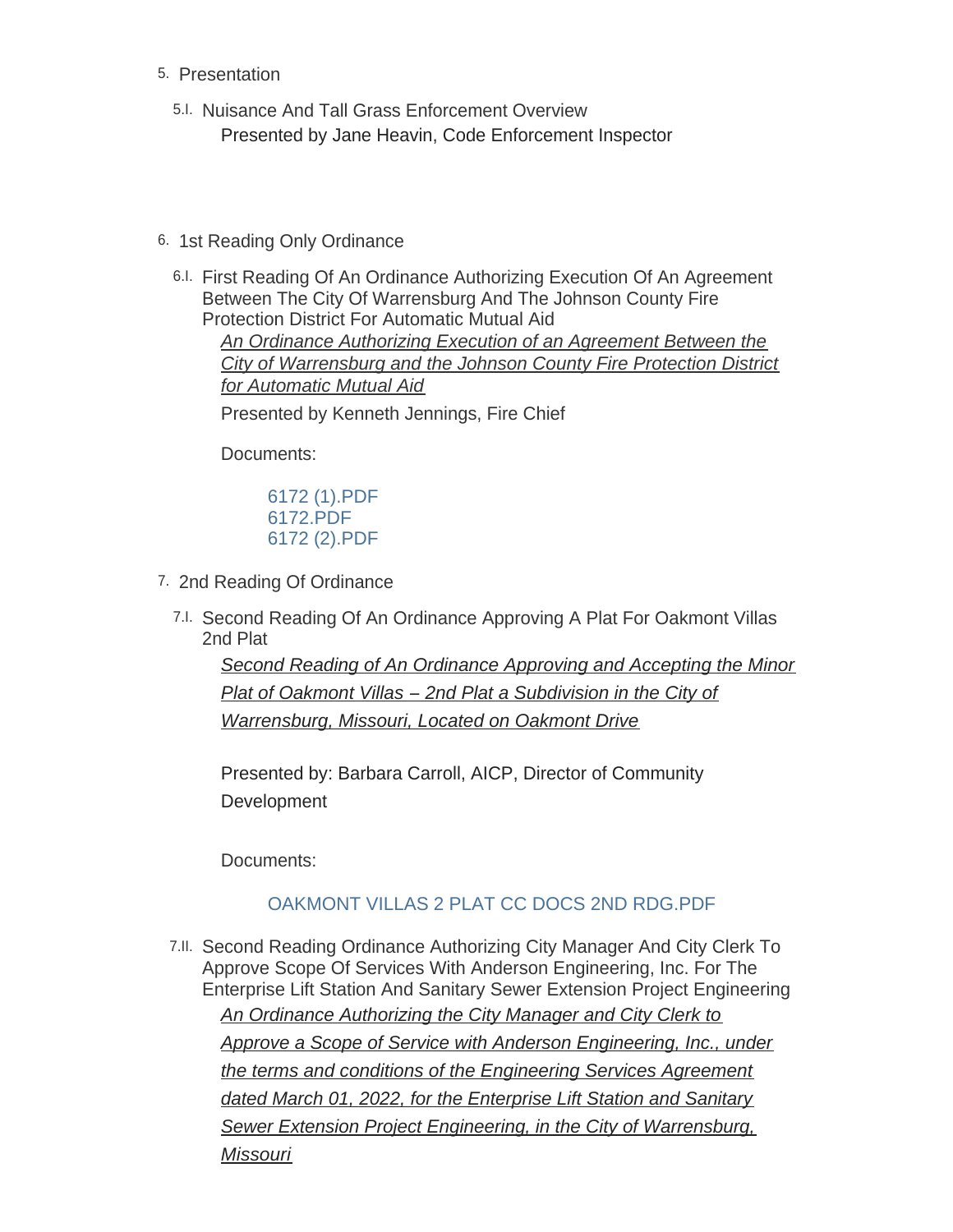Presented by City Manager, Danielle Dulin

Documents:

[ENTERPRISE LIFT STATION LETTER AND ORDINANCE.PDF](https://www.warrensburg-mo.com/AgendaCenter/ViewFile/Item/6175?fileID=10884) [ANDERSON ENGINEERING SCOPE OF SERVICE.PDF](https://www.warrensburg-mo.com/AgendaCenter/ViewFile/Item/6175?fileID=10885) [AREA OF LIFT STATION SUPPORT.PDF](https://www.warrensburg-mo.com/AgendaCenter/ViewFile/Item/6175?fileID=10886) [ARPA AMENDMENT.PDF](https://www.warrensburg-mo.com/AgendaCenter/ViewFile/Item/6175?fileID=10887) [ENTERPRISE FORCEMAIN.PDF](https://www.warrensburg-mo.com/AgendaCenter/ViewFile/Item/6175?fileID=10888)

- 8. 1st/2nd Reading Ordinance
	- 8.I. First And Second Reading Of An Ordinance Authorizing The City Manager And City Clerk To Enter Into A Lease Agreement With Warrensburg Animal Rescue For The Animal Shelter Facility *An ordinance authorizing the city manager and city clerk to enter into a lease agreement with Warrensburg Animal Rescue for the Animal Shelter Facility.*

Presented by Danielle Dulin, City Manager

Documents:

[ANIMALSHELTERLEASEMEMO.PDF](https://www.warrensburg-mo.com/AgendaCenter/ViewFile/Item/6147?fileID=10903) [ANIMALSHELTERLEASEORD.PDF](https://www.warrensburg-mo.com/AgendaCenter/ViewFile/Item/6147?fileID=10902) [LEASE AGREEMENT 2022 FINAL.PDF](https://www.warrensburg-mo.com/AgendaCenter/ViewFile/Item/6147?fileID=10904)

8.II. Frist And Second Reading An Ordinance Establishing Traffic Control In "The Pines At Hale Lake" Subdivision *An Ordinance Establishing Traffic Control in "The Pines at Hale Lake" Subdivision, in the City of Warrensburg, Missouri*

Presented by Danielle Dulin, City Manager

Documents:

## [THE PINES AT HALE LAKE TRAFFIC CONTROL.PDF](https://www.warrensburg-mo.com/AgendaCenter/ViewFile/Item/6173?fileID=10889)

- 9. Appearances To The Council Not Listed On The Agenda
- 10. Miscellaneous Matters From The Mayor And/Or City Council
- 11. Mayoral Appointment/S
	- 11.I. Mayoral Appointment